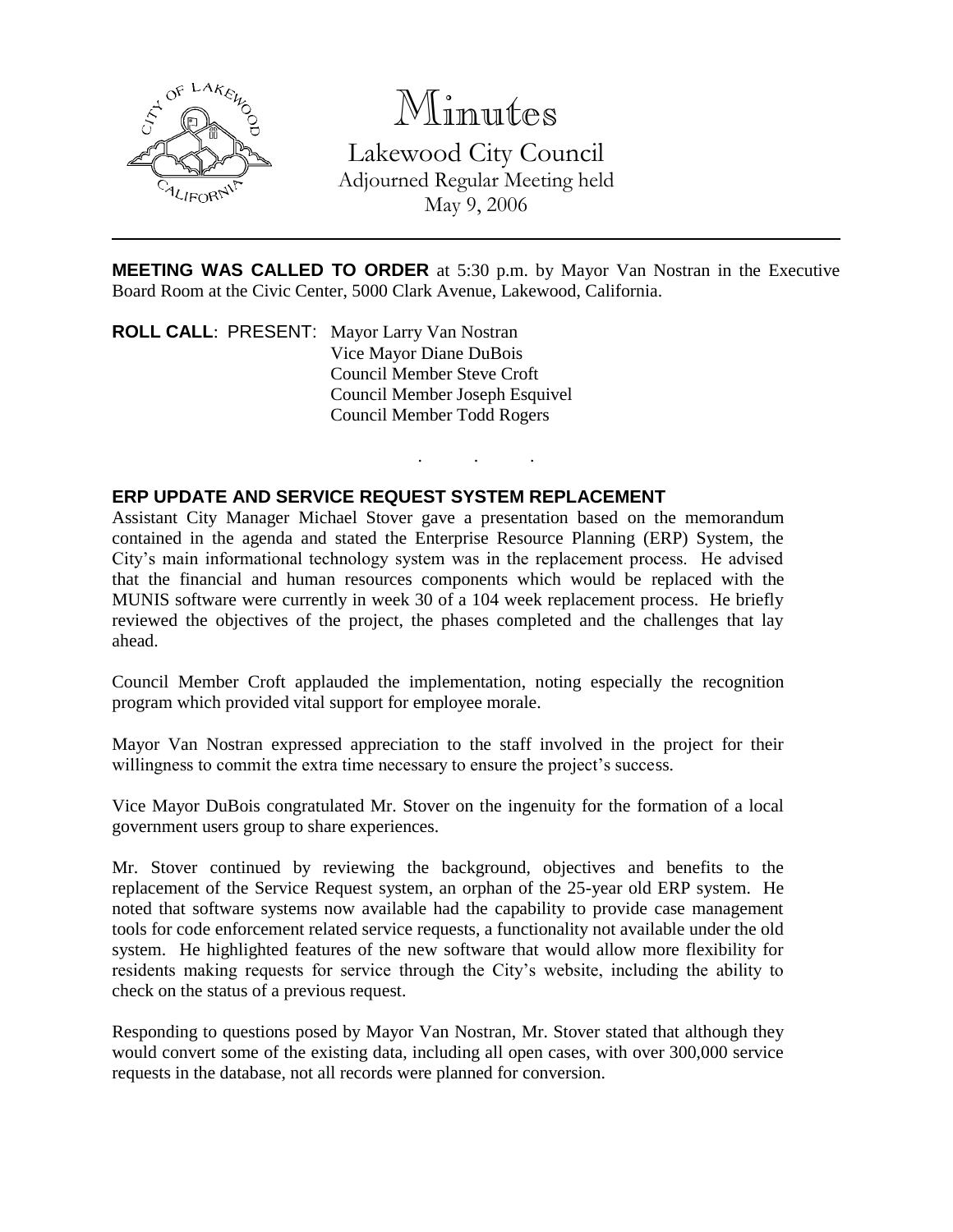City Council Minutes May 9, 2006 Page 2

**ERP UPDATE AND SERVICE REQUEST SYSTEM REPLACEMENT** - Continued Annette Feliciani, AEF Systems Consulting, reviewed for the City Council the vendor selection process which had begun in September, 2005, with vendor identification through drafting, distributing and evaluating Requests for Proposals; vendor software demonstrations and narrowing the field to the top two vendors. She noted that the top two vendors were so close in the services and features offered that a vendor software "shoot out" had been held in March. She stated that as the technical advisor retained to help staff work through the selection process, she felt comfortable with the outcome based on the structured, documented process followed by the City staff.

Assistant to the City Manager, Lisa Novotny, reviewed some of the key elements of the proposed Civica CityAssist software. She noted that the web-based software included flexible reporting features, customizable screen views, automatic email notifications, full support for GIS technology, and integration with other existing software systems.

In response to a question from Mayor Van Nostran, Ilya Gorelik of PixelPushers, Inc., stated that in order for a resident to check on the status of a previous service request, they would need to establish a password protected account on the system, similar to the technology used for online banking.

Council Member Croft determined from Mr. Stover that although the system would allow residents to make an anonymous request, without setting up an account, the status of anonymous requests would not be trackable for the complainant.

Mr. Stover concluded by stating that the proposed project could be scheduled as early as June 12th, which would fit well into the MUNIS implementation schedule. He stated that it was the recommendation of staff that the City Council approve PixelPushers, Inc. as the software provider for the service request/code enforcement management system in an amount not to exceed \$79,760 and make an appropriation in that amount from the General Fund; appropriate \$20,000 from the General Fund for related server hardware and software acquisitions and installation services by ACS; approve AEF Systems Consulting as implementation technical advisor and quality assurance consultant in an amount not to exceed \$40,000; and approve annual software update, maintenance and backup costs with PixelPushers, Inc. in the amount of \$10,000 with a corresponding appropriation from the General Fund.

Responding to a question from Vice Mayor DuBois, Bob Pinzler of PixelPushers, Inc. stated that the company had been in business since 1997 and provided several different types of software including the website content management system currently used on the Lakewood website. He also confirmed that their business was entirely focused on local government applications.

Council Member Esquivel inquired about the role of ACS, the City's IT vendor. Mr. Stover stated that ACS would continue to provide network support and server functions for the project.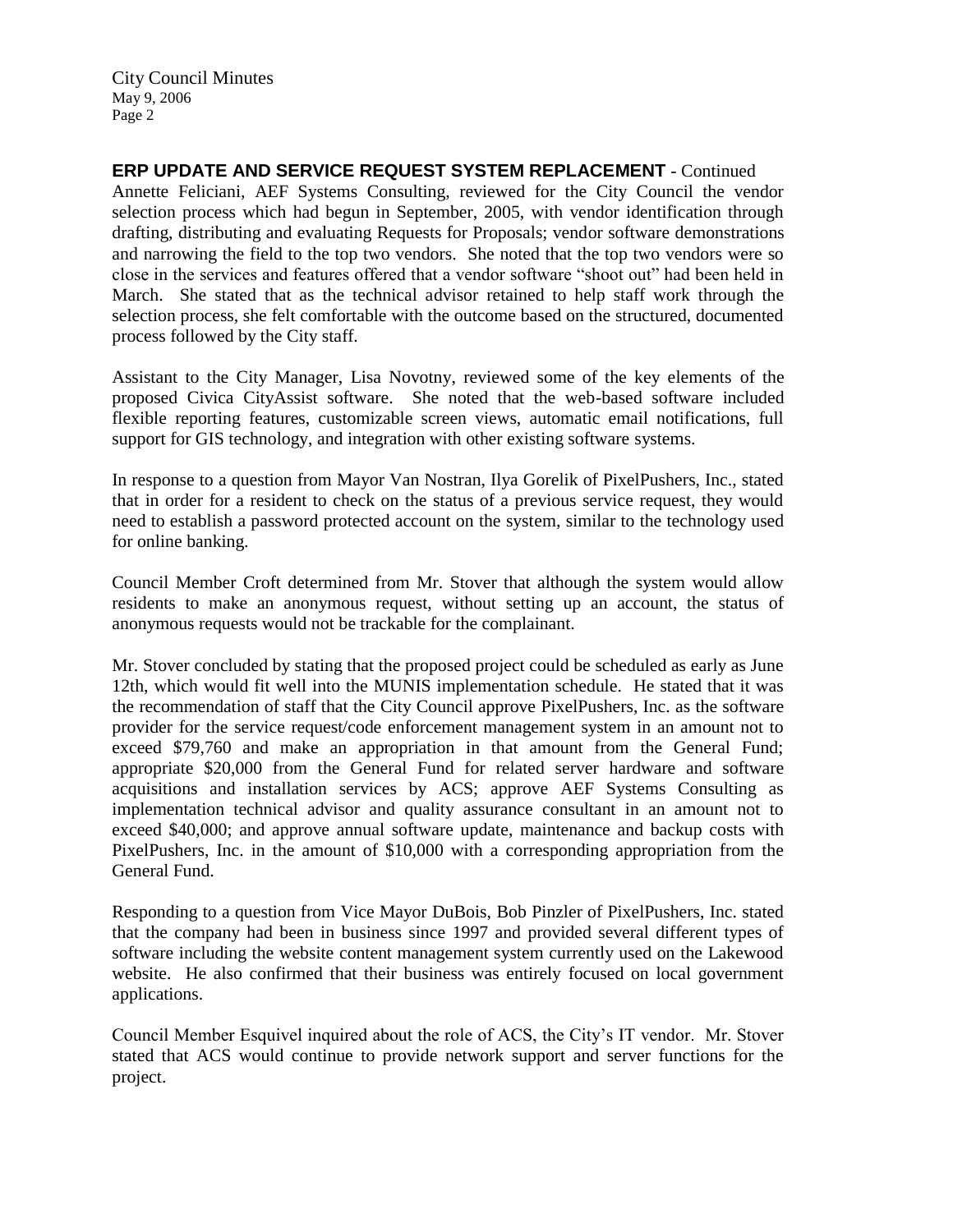City Council Minutes May 9, 2006 Page 3

**ERP UPDATE AND SERVICE REQUEST SYSTEM REPLACEMENT** - Continued In response to a question from Council Member Croft, Mr. Stover advised that in addition to the Service Request module replacement, staff would also be bringing to the City Council a plan to replace the other large orphan systems, the building permit system and tree inventory/maintenance system.

VICE MAYOR DUBOIS MOVED AND COUNCIL MEMBER CROFT SECONDED TO APPROVE STAFF'S RECOMMENDATION. UPON ROLL CALL VOTE, THE MOTION WAS APPROVED:

AYES: COUNCIL MEMBERS: Esquivel, DuBois, Rogers, Croft and Van Nostran NAYS: COUNCIL MEMBERS: None

At 6:26 p.m., Mayor Van Nostran called for a brief recess. At 6:32 p.m., the meeting was reconvened with all members present.

. . .

. . .

## **ON- AND OFF-STREET PARKING UPDATE**

Council Member Croft, as Chairman of the Community Workshop Policy Development ad hoc committee, stated that the Committee had investigated and evaluated the effectiveness of ways to inform the public regarding on- and off-street parking policy changes. He noted that most of the cities contacted either held public forums or conducted a public hearing during a regular city council meeting. He reported that the key factor in effectiveness appeared not to be the meeting type or venue, but rather maintaining focus on specific proposals. Survey results, however, indicated that little information of value to the process was obtained through the public hearing process and that offering a grace period following direct City Council action appeared to be as effective in gaining the acceptance of the residents. He stated that it was the conclusion of the Committee that the City Council had already received all of the data necessary to move forward on the parking issue. He further stated that he felt it was a quality of life and a safety issue that needed to be addressed. He recommended a phased approach which would include: a modification to the municipal code that would ban the parking of detached trailers on City streets, an ordinance to restrict recreational vehicle parking to vehicles registered to Lakewood residents, and to establish a permit process that would allow visitors to park recreational vehicles on the street for no more than ten continuous days or more than 30 days per year.

Vice Mayor DuBois stated that while she was in agreement that no further research or data was necessary, her approach to the timing of further parking restrictions was different. She determined from the Finance Director that the enhanced parking enforcement had begun implementation on April 1, 2006, and stated that it was important to allow a sufficient amount of time in order to determine the effectiveness of the enforcement program. She stated she would like to have 9- to 12-months of data available on the enforcement program before concluding that further restrictions were necessary.